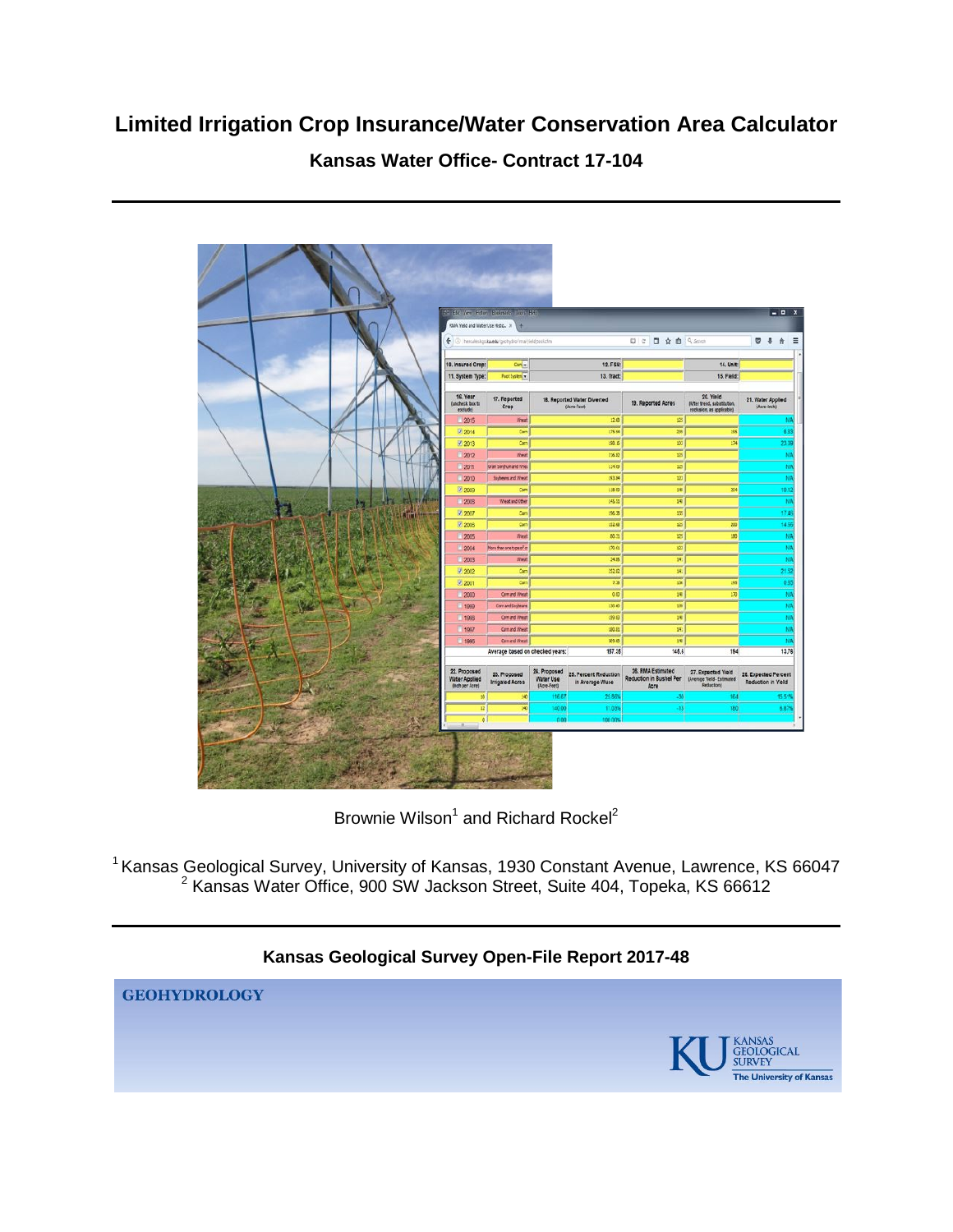#### KANSAS GEOLOGICAL SURVEY OPEN-FILE REPORT 2017-48

## >>>>>>>>>> NOT FOR RESALE <<<<<<<<<<

#### Disclaimer

The Kansas Geological Survey made a conscientious effort to ensure the accuracy of this report. However, the Kansas Geological Survey does not guarantee this document to be completely free from errors or inaccuracies and disclaims any responsibility or liability for interpretations based on data used in the production of this document or decisions based thereon. This report is intended to make results of research available at the earliest possible date but is not intended to constitute formal publication.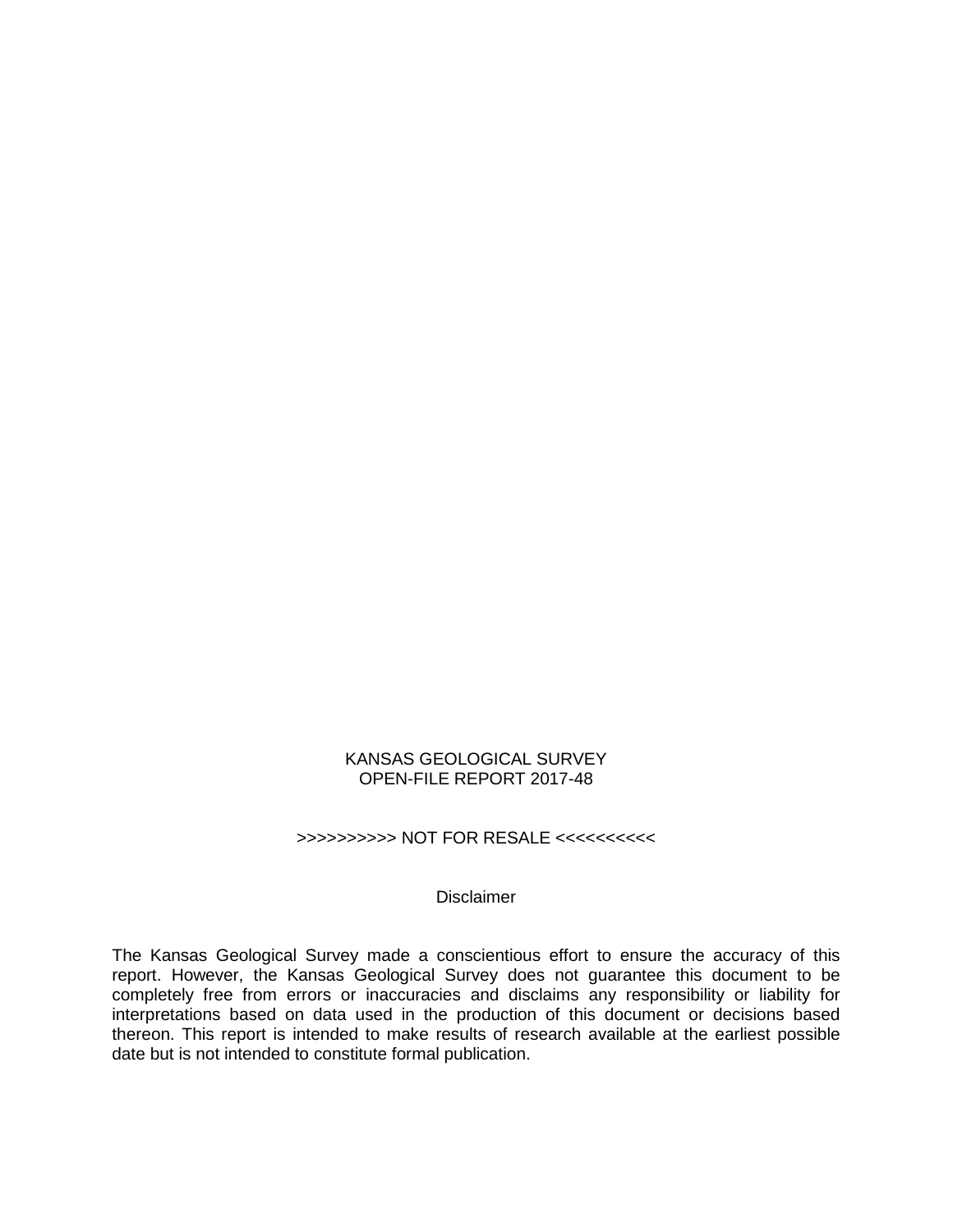## **Introduction**

In 2016, the Risk Management Agency (RMA) of the U.S. Department of Agriculture funded the Kansas Water Office (KWO) to develop resources that support activities in the RMA's Topeka Regional office while also increasing the awareness of expanded limited crop insurance opportunities across Kansas. Through this effort, the KWO sub-contracted with the Kansas Geological Survey (KGS) to develop an online tool to facilitate the review of limited irrigation crop insurance applications by providing real-time access to historic water use information in combination with RMA calculations of crop yield reductions under limited irrigation practices. This online tool can also be used to explore possible water use reductions and potential effects on crop yields under proposed Water Conservation Areas or Local Enhanced Management Area plans.

The RMA tool is a stand-alone, data-driven website, developed using Adobe ColdFusion web authoring software. The site provides real-time access to reported water use information from the Water Information Management and Analysis System (WIMAS) and RMA yield tables for limited irrigation applications. WIMAS is a separate online resource, hosted by the KGS, that allows access to Kansas water right data maintained by the Kansas Department of Agriculture, Division of Water Resources (KDA-DWR). WIMAS data are updated daily. Potential yield reductions resulting from reduced water applications are taken from county-based, deficit irrigation tables provided by the RMA.

## **Accessing the RMA Tool**

The RMA Documentation Tool for Limited Irrigation is a data-driven, stand-alone website that displays information based on a unique identification number provided for a specified Kansas water right. This ID can be passed from other applications, entered manually, or, for this project, looked up using the Water Right Selection web page:

## http://hercules.kgs.ku.edu/geohydro/rma/wr\_lookup.cfm

Kansas water rights are referred to in a variety of ways with the most common being the "file number." A file number consists of combinations of a water right's type, vested county code, water right number, and water right qualifier.

The majority of water rights in Kansas are appropriated water rights and can be looked up simply by entering the water right number. For example, to retrieve information about file number/water right 29884, enter its number in the Water Right Number field while leaving all the other fields blank (fig. 1). Because every file number has a water right number, this is a required field.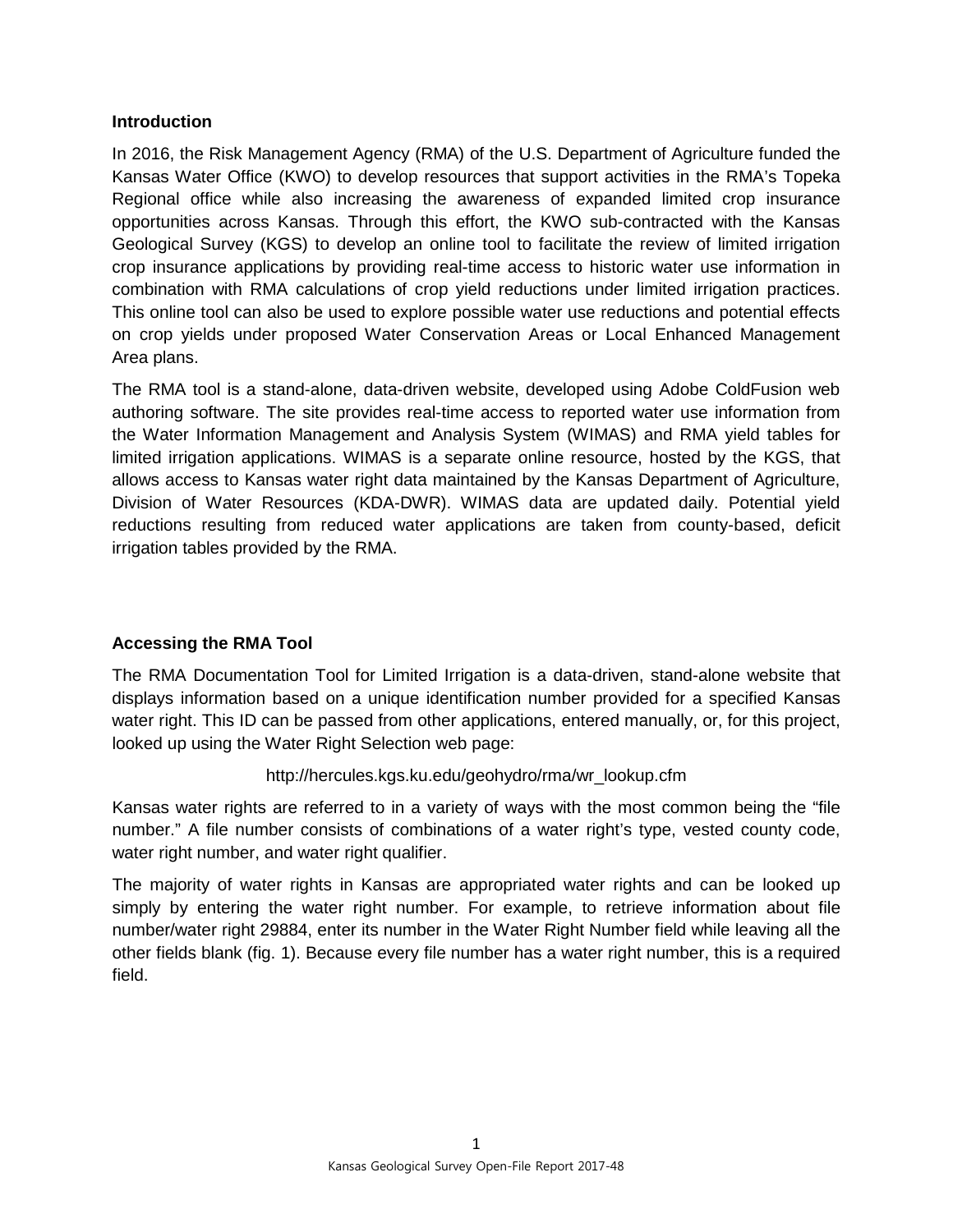| <b>Water Right Selection</b>                                                                          |       |
|-------------------------------------------------------------------------------------------------------|-------|
| Please enter a water right file number for the RMA Tool.<br><b>Bolded indicates a required field.</b> |       |
| Right Type:                                                                                           |       |
| Vested County Code:                                                                                   |       |
| <b>Water Right Number:</b>                                                                            | 29884 |
| Water Right Qualifier:                                                                                |       |
| <b>Select Water Rights</b>                                                                            |       |

**Figure 1.** Appropriated water right query example.

Sometimes, individual water rights are divided for administrative reasons. When this is the case, the Water Right Qualifier field must be used to find the water right's unique identification number. For example, file number 5245-D2 is composed of water right number "5245" and water right qualifier "D2" (fig. 2). By default, water rights without water right qualifiers are left blank or specified as "00."

| <b>Water Right Selection</b>                                                                          |                |  |  |  |  |
|-------------------------------------------------------------------------------------------------------|----------------|--|--|--|--|
| Please enter a water right file number for the RMA Tool.<br><b>Bolded indicates a required field.</b> |                |  |  |  |  |
| Right Type:                                                                                           |                |  |  |  |  |
| Vested County Code:                                                                                   |                |  |  |  |  |
| <b>Water Right Number:</b><br>5245                                                                    |                |  |  |  |  |
| Water Right Qualifier:                                                                                |                |  |  |  |  |
| Select Water Rights                                                                                   | D <sub>2</sub> |  |  |  |  |

**Figure 2.** Split water right qualifier query example.

If the file number represents a vested water right (those that pre-date the 1945 Kansas Water Appropriation Act), the abbreviation for the county in which the water right is located must be selected from the Vested County Code drop-down list. An example of a vested water right is FI-183, where FI is the vested county code and 183 is the water right number. Both need to be specified (fig. 3). Because the water right qualifier isn't needed in this example, the Water Right Qualifier field can be left blank.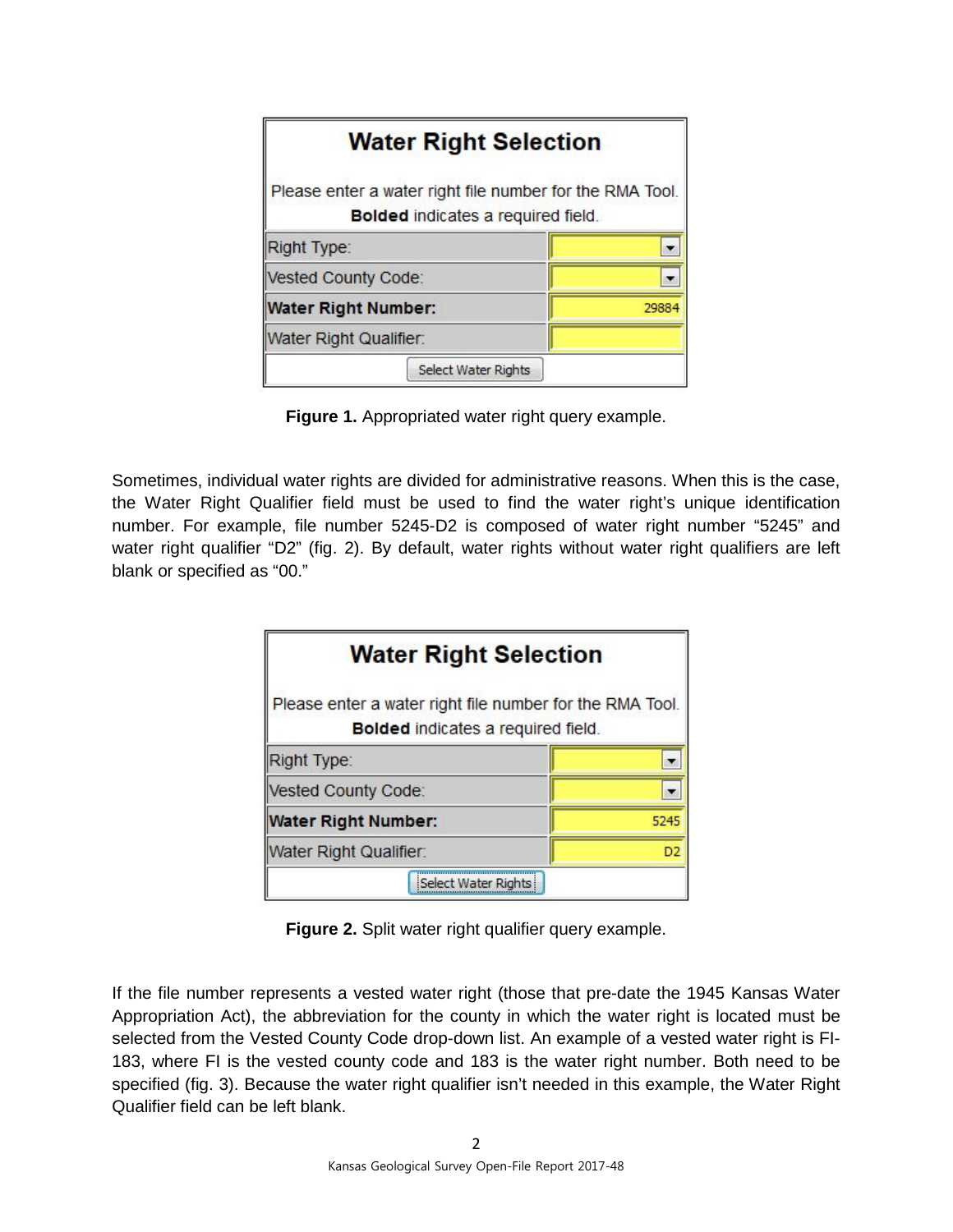| <b>Water Right Selection</b>                                                                          |  |  |  |  |  |
|-------------------------------------------------------------------------------------------------------|--|--|--|--|--|
| Please enter a water right file number for the RMA Tool.<br><b>Bolded indicates a required field.</b> |  |  |  |  |  |
| Right Type:                                                                                           |  |  |  |  |  |
| Vested County Code:                                                                                   |  |  |  |  |  |
| <b>Water Right Number:</b>                                                                            |  |  |  |  |  |
| Water Right Qualifier:                                                                                |  |  |  |  |  |
| <b>Select Water Rights</b>                                                                            |  |  |  |  |  |

**Figure 3.** Vested water right query example.

Finally, in rare circumstances, the right type for a file number may be needed. These cases involve term (T), temporary (P), basin term (B), or some domestic (D) water rights. If appropriated (A) or vested (V) rights are specified, this drop-down list can remain blank.

Once all the necessary fields have been specified, the Water Right Selection Page queries the WIMAS database to retrieve the WR\_ID value for that water right. The WR\_ID is an internal number that uniquely identifies a water right. Unlike the components that make up a water right file number, in which the values have meaning relative to each other (e.g., right type, vested county code, water right number, and water right qualifier), the WR\_ID is used primarily to facilitate application and database development. It is an arbitrary number that never changes once assigned and is not used to reference a water right on public forms or certificates. Instead, it is used primarily by programmers.

If the query parameters are successful, the WR\_ID for the specified water right will be passed to the RMA Documentation Tool website as a URL variable. If no matching water right record is found, all the components that make up the specified file number will be listed and the user will be prompted to adjust the query.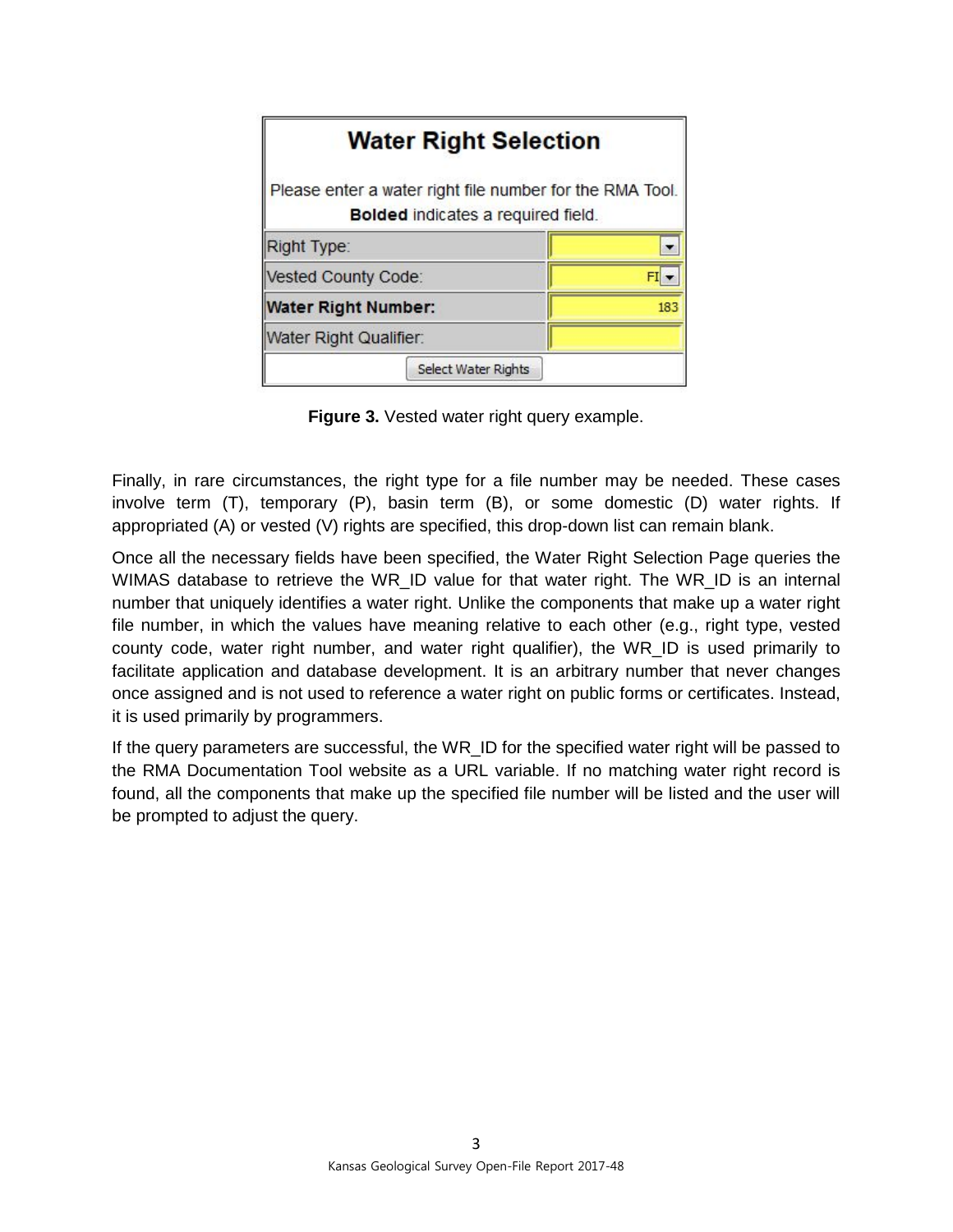## **RMA Documentation Tool for Limited Irrigation**

The RMA Documentation Tool for Limited Irrigation provides access to past years of reported water use for a water right in combination with RMA-based, calculated crop yields under proposed limited irrigation applications. To open the page, an individual water right must be specified in the URL string by its WR\_ID number, which is a unique internal ID assigned by the KDA-DWR to represent a single water right. Without the WR\_ID reference, the website will return an error message to the user.

For example, the following URL string lists the RMA tool's web address with the WR\_ID value for vested right FI-183 shown in figure 3:

## *http://hercules.kgs.ku.edu/geohydro/rma/yield\_tool.cfm?wr\_id=49909*

The URL variable, called "WR\_ID," is listed immediately after the question mark in the URL string and its value, 49909, follows the equal sign. The use of URL variables allows the RMA tool to be accessed from a variety of web- and desktop-based applications. It can also be opened by manually typing or cutting/pasting the URL string directly into the address bar of a web browser.

At the top of the page, the RMA tool displays the water right's file number, the types of use made of water, and the points of diversion associated with the right (fig. 4). The water right file number is composed of the vested county code (if applicable), the water right number, and the water right's qualifier. The water right file number is hyperlinked to the WIMAS website, which provides additional information, such as the priority date, authorized annual quantities and rates, and any associated records from driller's logs and depth-to-water measurements.

## **RMA Documentation Tool for Limited Irrigation**

Water Right FI 183 - 00 1 Type(s) of Use: IRR v 2 Point of Diversion(s): 24-225-34W 5 v

**Figure 4.** Example of a listed water right and its type of water use and points of water diversion.

When the page is opened, the RMA tool queries the WIMAS database for the last 10 years of reported water use along with contact information for the water use correspondent on record with the KDA-DWR. Reported water use is stored in WIMAS by a water right, its specific use made of water, and a specific point of water diversion. If the values in the use made of water or point of diversion dropdown boxes on the RMA tool change (fig. 4), the website re-populates with new water use information from WIMAS.

The user will be notified if the water right, the selected use made of water, or the selected point of diversion is dismissed or inactive.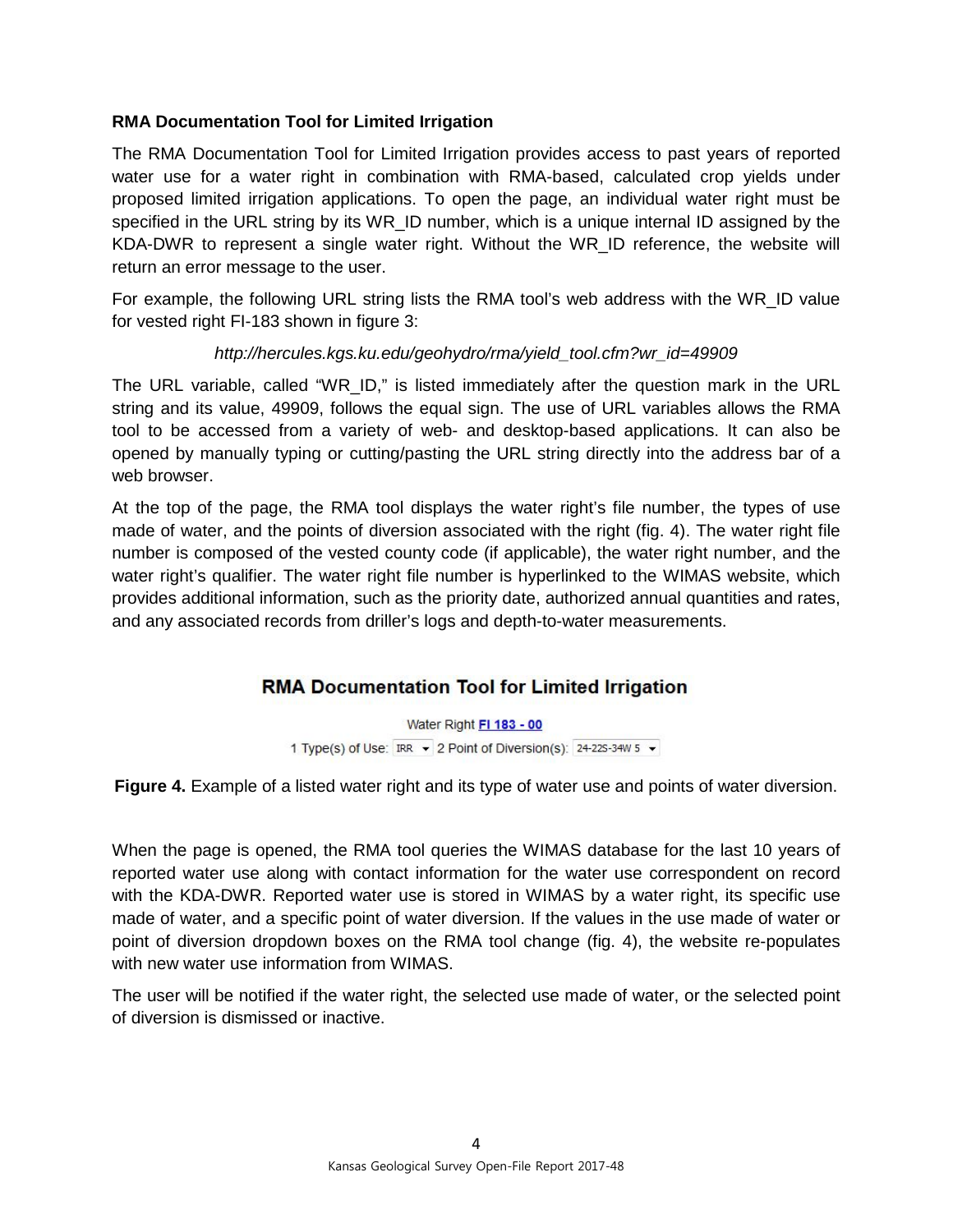#### **Overview of Data Fields**

The RMA Documentation Tool has several numbered data fields, some unique to the RMA and others to the reported water use. Yellow shading indicates the field's values can be edited and will be applied to other tools used within the page once the user clicks the Update Form button, located at the bottom of the web page. Light blue shading indicates the field's values are computed based on other data values on the page and cannot be edited. The RMA Documentation Tool does not save any of the information entered or changed on this page. If the water right information displayed is incorrect, the user must contact the KDA-DWR to properly update the water right record.

## *Fields 1 to 9*

Data fields in this part of the form identify the county in which the selected point of diversion is located (a key parameter for RMA's yield calculations) along with contact information for the water use correspondent (fig. 5). Yellow-shaded fields can be edited.

| 785-228-5512  | 7. Phone:         | John Doe                 | 4. Producer Name: | 2018    | I. Crop Year: I          |
|---------------|-------------------|--------------------------|-------------------|---------|--------------------------|
| XXX-XXX-XXXXX | <b>8. Tax ID:</b> | 1234 Kansas Drive        | 5. Address: I     | Kansas  | 2. State:                |
| XXX-XXX-XXX   | 9. Policy Number: | Rmaville, KS, 64323-3232 | 6. City, ST, Zip: | Wallace | $3.$ County: $\parallel$ |

**Figure 5.** Example of data fields 1 to 9.

**1. Crop Year:** The year irrigation is intended to take place. By default, it will be the current year plus one.

**2. State:** Although the RMA is active in other states, this tool is developed specific to Kansas-based water right data. This field cannot be edited.

**3. County:** The name of the county in which the selected point of diversion is located. This value is retrieved from WIMAS and cannot be changed.

**4. Producer Name:** Name of the current water use correspondent on record with the KDA-DWR. The initial value in this field is retrieved from WIMAS.

**5 and 6. Address and City, ST, ZIP:** Address of the current water use correspondent on record with the KDA-DWR. The initial value in this field is retrieved from WIMAS but can be changed to reflect the owner, tenant, or another type of contact person.

**7. Phone:** Phone number of the water use correspondent. By default, this field is blank. The user may enter a phone number for reference.

**8. Tax ID:** The tax ID number of the water use correspondent. By default, this field is blank. The user may enter a tax ID number for reference.

**9. Policy Number:** The policy number of the written agreement assigned by the RMA and must be entered manually.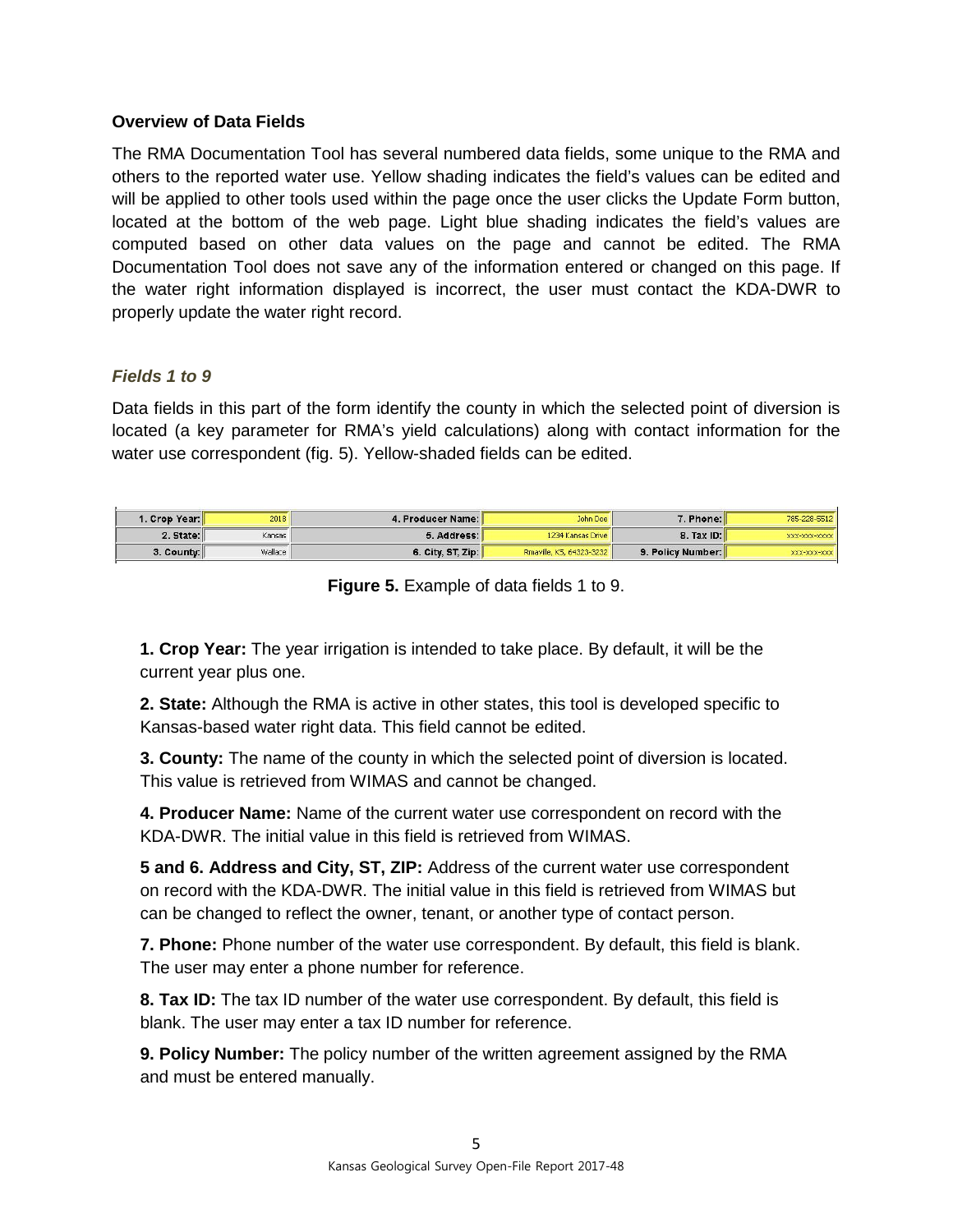## *Fields 10 to 15*

These fields specify the crop to be grown, the type of irrigation system to be used, and various designations representing the irrigated acres (fig. 6). The values provided in Field 10 (insured crop) and Field 11 (system type) are critical and are used to estimate reductions in yields based on RMA deficit irrigation tables.

| 10. Insured Crop: | $Corn -$       | 12. FSN:     | 9999       | 14. Unit:         | XXX        |
|-------------------|----------------|--------------|------------|-------------------|------------|
| 11. System Type:  | Pivot System v | 13. Tract: I | <b>XXX</b> | <b>15. Field:</b> | <b>XXX</b> |

**Figure 6.** Example of data fields 10 to 15.

**10. Insured Crop:** The type of crop—corn or soybeans—to be planted during the crop year specified in Field 1. The RMA tool matches the value entered in this field to crops listed in Field 17 (reported crop) and in the RMA yield estimates calculated in Fields 26 (estimated reduction in bushels per acre), 27 (expected yield), and 28 (expected percent reduction in yield).

**11. System Type:** The type of irrigation system to be deployed during the crop year specified in Field 1. The RMA tool uses the value entered in this field when calculating estimates displayed in Fields 26 (estimated reduction in bushels per acre), 27 (expected yield), and 28 (expected percent reduction in yield).

- **12. FSN:** Farm Service Agency farm serial number associated with each unit.
- **13. Tract:** The applicable tract of land under the listed unit from Field 14.
- **14. Unit:** The units of measure for the tract.
- **15. Field:** The applicable field under the listed tract.

#### *Fields 16 to 21*

This section of the form displays reported water use along with user specified yield information for the purpose of identifying average acre-foot per acre water usage and average yield conditions for a given crop type (fig. 7). Users can include or exclude years of water use years that are used to establish average conditions from which estimates of proposed future water use reductions and any RMA's computed reductions in yield for a given crop type and irrigation system are compared against.

By default, the RMA Tool provides the last ten years of reported water use, queried from WIMAS for the listed water right and its specified use made of water and point of diversion. Water use reports are required to be submitted each year by March  $1<sup>st</sup>$ . At which time, they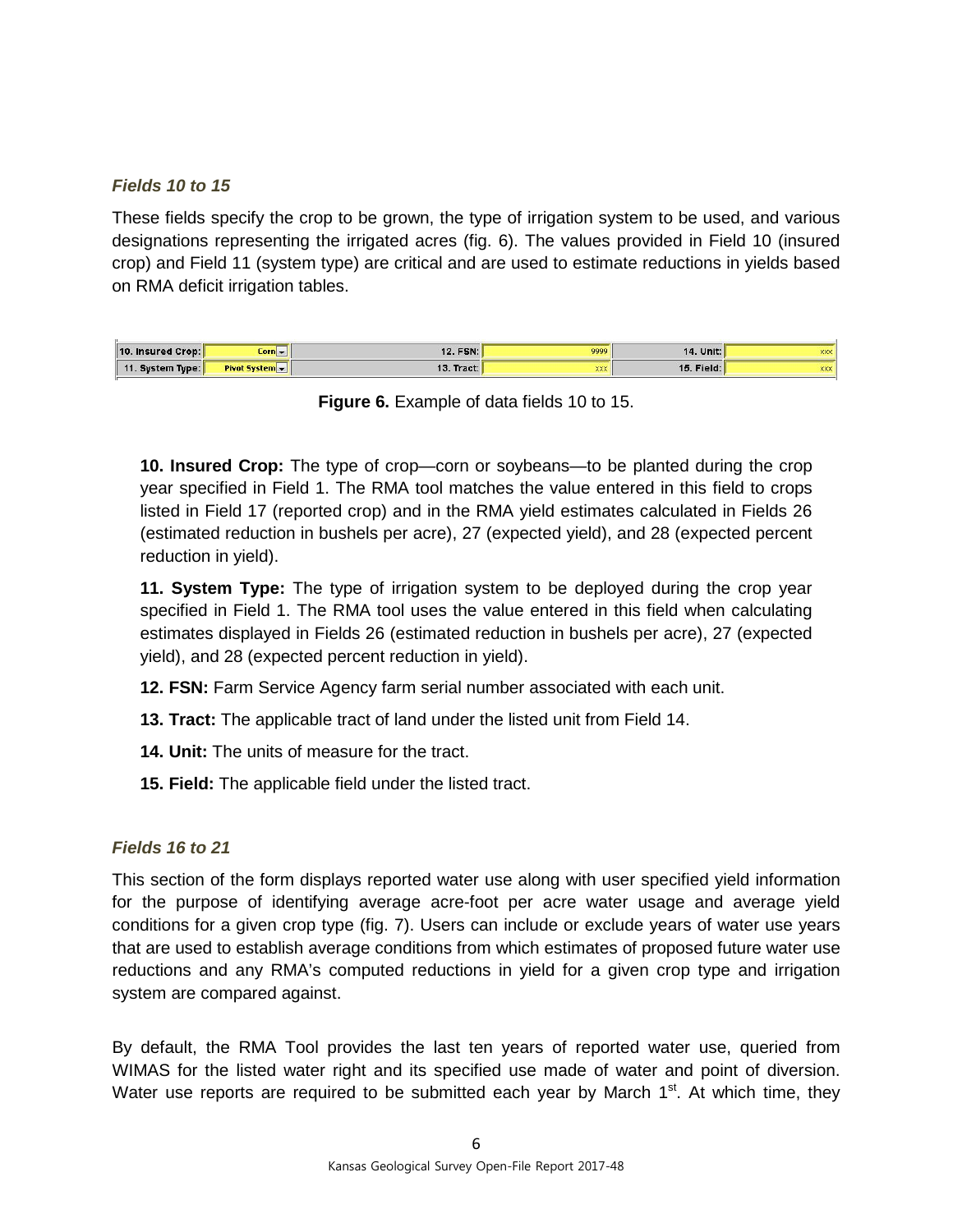undergo a six to nine month quality control review before being approved for public use. Water use for the 2017 calendar year, for example, should be available in late summer to early fall of 2018.

| 16. Year<br>(uncheck box to<br>exclude) | 17. Reported<br>Crop                         | 18. Reported Water Diverted<br>(Acre-Feet) | 19. Reported Acres | 20. Yield<br>(After trend, substitution,<br>exclusion, as applicable) | 21. Water Applied<br>(Acre-Inch) |  |
|-----------------------------------------|----------------------------------------------|--------------------------------------------|--------------------|-----------------------------------------------------------------------|----------------------------------|--|
| $\sqrt{2}$ 2016                         | Corn                                         | 127.52                                     | 125                | 185                                                                   | 12.24                            |  |
| ◙<br>2015                               | Wheat                                        | 12.68                                      | 125                | 57                                                                    | 1.22                             |  |
| 2014                                    | Corn                                         | 175.94                                     | 239                | 190                                                                   | 8.83                             |  |
| ■ 2013                                  | Corn                                         | 198.16                                     | 103                | 180                                                                   | 23.09                            |  |
| 2012                                    | Corn                                         | 216.82                                     | 125                | 97                                                                    | 20.81                            |  |
| $\square$<br>2011                       | Grain Sorghum and Whee                       | 114.09                                     | 125                |                                                                       | N/A                              |  |
| $\blacksquare$<br>2010                  | Soybeans and Wheat                           | 193.84                                     | 123                | 50                                                                    | 18.91                            |  |
| $\blacksquare$<br>2009                  | Corn and Wheat                               | 118.09                                     | 140                |                                                                       | N/A                              |  |
| $\Box$ 2008                             | Corn                                         | 145.51                                     | 140                | 172                                                                   | <b>N/A</b>                       |  |
| ■ 2007                                  | Corn                                         | 196.38                                     | 135                | 192                                                                   | 17.46                            |  |
| 價<br>2006                               | Corn and Wheat                               | 152.68                                     | 125                |                                                                       | N/A                              |  |
| $\blacksquare$<br>2005                  | Wheat                                        | 80.31                                      | 125                |                                                                       | N/A                              |  |
| $\blacksquare$<br>2004                  | More than one type of cr                     | 170.61                                     | 123                |                                                                       | <b>N/A</b>                       |  |
| $\blacksquare$<br>2003                  | Wheat                                        | 24.85                                      | 141                |                                                                       | <b>N/A</b>                       |  |
| $\square$<br>2002                       | Corn and Wheat                               | 252.82                                     | 141                |                                                                       | N/A                              |  |
| $\blacksquare$<br>2001                  | Corn and Wheat                               | 7.38                                       | 136                |                                                                       | <b>N/A</b>                       |  |
| $\Box$<br>2000                          | Corn and Wheat                               | 0.00                                       | 140                |                                                                       | <b>N/A</b>                       |  |
| $\Box$<br>1999                          | Corn and Soybeans                            | 130.60                                     | 139                |                                                                       | <b>N/A</b>                       |  |
| $\blacksquare$<br>1998                  | Corn and Wheat                               | 159.83                                     | 140                |                                                                       | <b>N/A</b>                       |  |
| $\Box$<br>1997                          | Corn and Wheat                               | 180.81                                     | 141                |                                                                       | N/A                              |  |
|                                         | Average based on checked years of water use: | 160.19                                     | 139.3              | 136                                                                   | 14.65                            |  |

**Figure 7.** Example of data fields 16 to 21.

**16. Year:** The calendar year of reported water use. If the check box is marked, then that year's reported diverted amount of water (Field 18), reported acres irrigated (Field 19), user-specified, bushels per acre yield (Field 20), and computed water applied (Field 21) are used to compute the average conditions, which are listed at the bottom of each column. Unchecking the box removes that year's water use from consideration.

When the page is loaded or undergoes a hard refresh caused by changing the use made of water or point of diversion values at the top of the page, the water use years are automatically checked if the reported crop type in Field 17 matches the insured crop in Field 10. Years in which Field 17 and Field 10 do not match are unchecked. If a user manually checks or unchecks boxes in Field 16, those selections are maintained when the user clicks the Update Form button at the bottom of the screen.

Shading patterns:

- Light yellow indicates the box is checked and the reported crop type (Field 17) matches the insured crop type (Field 10). This year's water use information is likely being used properly in calculations of average water use.
- Dark yellow or greenish indicates the box is not checked but the reported crop type (Field 17) matches the insured crop type (Field 10). This year's water use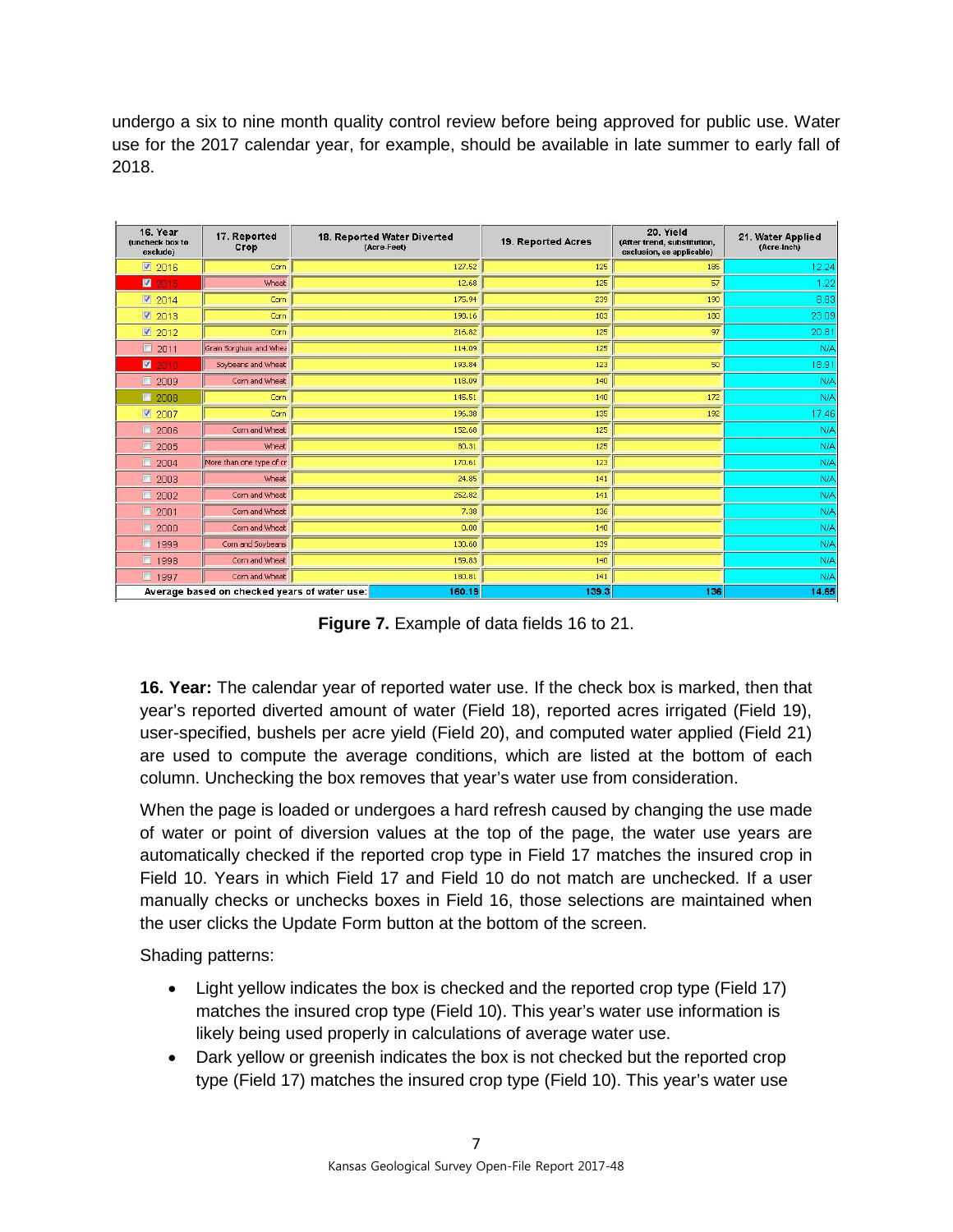information is *not* being used to compute average water use, but the box probably should be checked.

- Light red/pink indicates the box is not checked and the reported crop type (Field 17) does not match the insured crop type (Field 10). This year's water use information is *not* being used to compute average water use and likely should remain unchecked.
- Dark red indicates the box is checked but the reported crop type (Field 17) does not match the insured crop type (Field 10). This year's water use information is being used to compute average water use, but the box likely should be unchecked.

**17. Reported Crop:** The type of crop reported irrigated during the calendar year. When the RMA tool opens, the values are retrieved from WIMAS for the given water right, use made of water, point of diversion, and year of water use. The listed crop type can be changed manually. Pressing enter/return or clicking the Update Form button at the bottom of the page will refresh the page and update all calculated fields.

Shading patterns:

- Light yellow indicates the reported crop type (Field 17) matches the insured crop type (Field 10).
- Light red/pink indicates the reported crop type (Field 17) does *not* match the insured crop type (Field 10).

**18. Reported Water Diverted:** The total acre-feet of water reported used during the year. When the RMA tool opens, the values are retrieved from WIMAS for the given water right, use made of water, point of diversion, and year of water use. The total amount of water reported diverted can be changed manually. Pressing enter/return or clicking the Update Form button at the bottom of the page will refresh the page and update all calculated fields.

**19. Reported Acres:** The total number of acres irrigated during the year. When the RMA tool opens, the values are retrieved from WIMAS for the given water right, use made of water, point of diversion, and year of water use. The total acres reported irrigated can be change manually. Pressing enter/return or clicking the Update Form button at the bottom of the page will refresh the page and update all calculated fields.

**20. Yield:** The yield in bushels per acre harvested during the water use. The user provides this information; it is not saved. Pressing enter/return or clicking the Update Form button at the bottom of the page will refresh the page and update all calculated fields.

**21. Water Applied:** This field is calculated from the total amount of water reported diverted (Field 18) divided by the total acres reported irrigated (Field 19) for the year. The light blue shading indicates the field is computed and cannot be changed.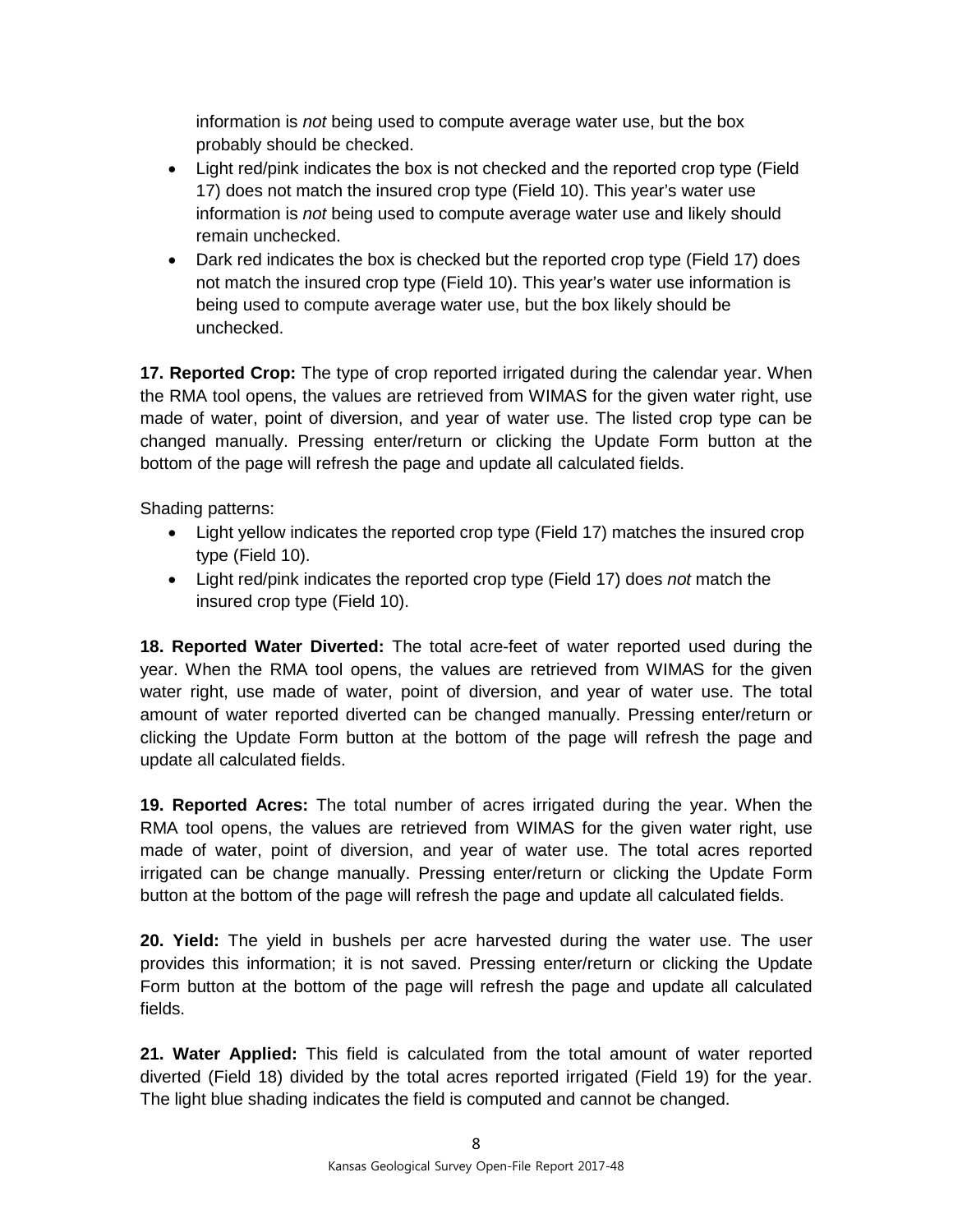#### *Fields 22 to 29*

Fields 22 to 29 (fig. 8) are designed to evaluate proposed water use applications for limited irrigation agreements or possible inclusion in other management activities, such as enrolling in a Water Conservation Area. Proposed water use applications are compared to the established average conditions displayed in the last row of Fields 18 through 21 and to any reductions in bushels per acre computed from RMA's deficit irrigation cropping templates based on the selected crop type—corn or soybeans—and irrigation system. Users can specify up to five different water use proposals at once.

| 22. Proposed<br><b>Water Applied</b><br>(Inch per Acre) | 23. Proposed<br><b>Irrigated Acres</b> | 24. Proposed<br><b>Water Use</b><br>(Acre-Feet) | 25. Percent Reduction in<br><b>Average Water Use</b> | 26. RMA Estimated<br><b>Reduction in Bushel Per</b><br>Acre | 27. Expected Yield<br>(Average Yield - Estimated<br><b>Reduction</b> ) | 28. Expected Percent<br><b>Reduction in Yield</b> |
|---------------------------------------------------------|----------------------------------------|-------------------------------------------------|------------------------------------------------------|-------------------------------------------------------------|------------------------------------------------------------------------|---------------------------------------------------|
|                                                         | 125                                    | 83.33                                           | 47.98%                                               | -5.                                                         | 82                                                                     | 39.92%                                            |
|                                                         | 125                                    | 104.17                                          | 34.97%                                               | $-36$                                                       | 100 <sub>1</sub>                                                       | 26.59%                                            |
|                                                         | 125                                    | 125.00                                          | 21.97%                                               | -19                                                         | 116                                                                    | 14.27%                                            |
|                                                         | 200                                    | 250.00                                          | 0.00%                                                |                                                             |                                                                        |                                                   |
| 10.                                                     | 100                                    | 83.33                                           | 47.98%                                               | $-36$                                                       | 100                                                                    | 26.59%                                            |

**Figure 8.** Examples of data fields 22 to 28.

**22. Proposed Water Applied:** The proposed number of inches of water per acre to be applied entered by the user.

**23. Proposed Irrigated Acres:** The total number of acres proposed to be irrigated entered by the user.

**24. Proposed Water Use:** The total annual water usage, in acre-feet, calculated by multiplying the proposed water applied (Field 22) and the total proposed acres to be irrigated (Field 23). This field is calculated based on the values in Fields 22 and 23 and cannot be edited.

**25. Percent Reduction in Average Use:** The percent reduction in average use, calculated by dividing the established average reported water diverted (Field 18) by the proposed water usage (Field 24). This field is calculated based on the values in Fields 18 and 24 and cannot be edited.

**26. RMA Estimated Reduction in Bushel per Acre:** The estimated reduction in yield (in bushels per acre) from the average user-specified crop yields (Field 20) based on RMA's deficit irrigation template for the county of application (Field 3), insured crop type (Field 10), and type of irrigation system (Field 11). A "No Match Found" message indicates the reductions in bushels per acre for the selected crop type has not yet been established by the RMA or is in a county not currently eligible for deficit irrigation agreements. This field cannot be edited.

**27. Expected Yield.** The expected yield based on the average user-specified yields (Field 20) minus the estimated reduction in bushels per acre (Field 26). This field cannot be edited.